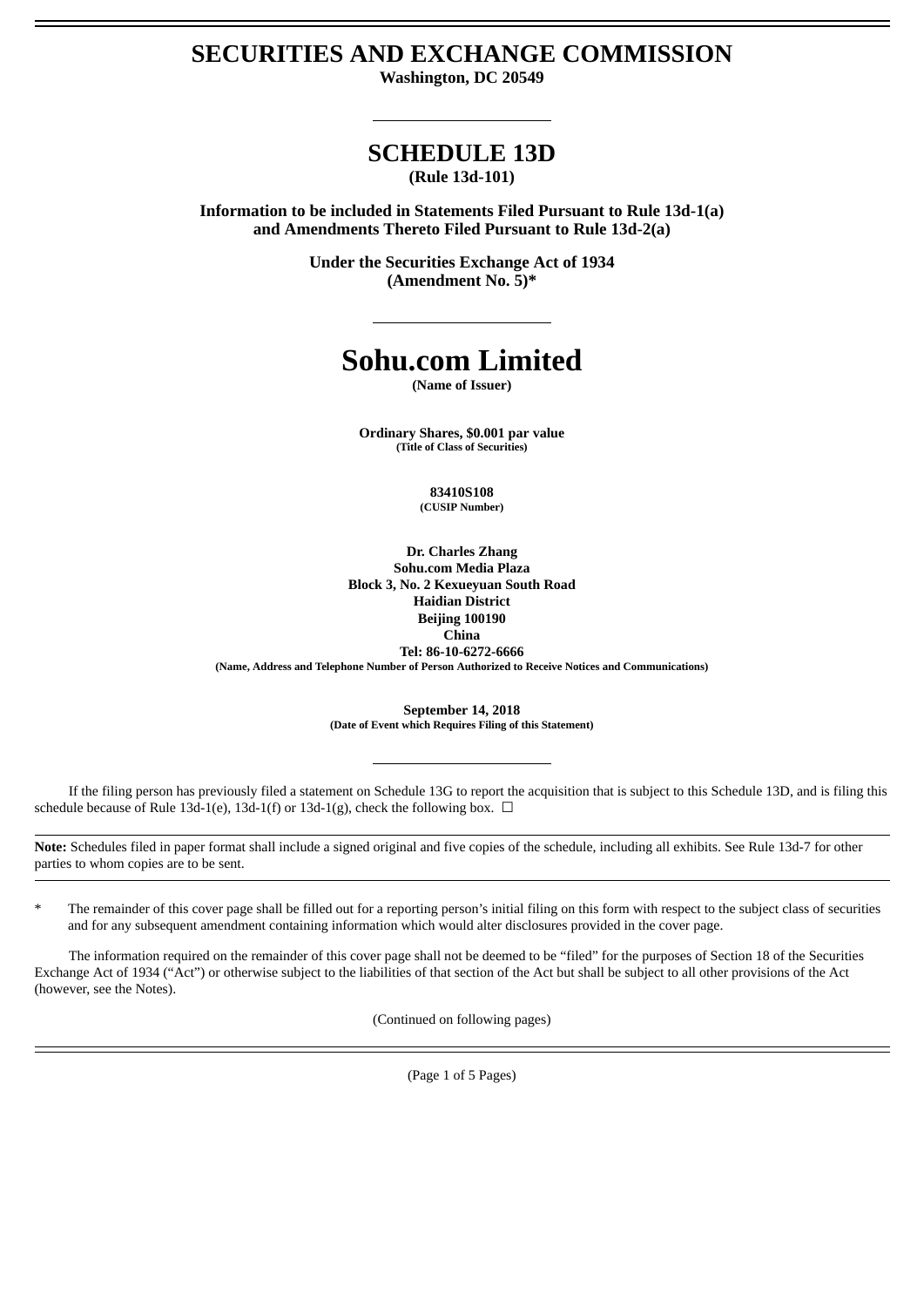## CUSIP NO. **83410S108** 13D PAGE 2 OF 5 PAGES

 $\overline{\phantom{a}}$ 

| 1.                                | NAME OF REPORTING PERSON                                                                             |                                             |                               |  |
|-----------------------------------|------------------------------------------------------------------------------------------------------|---------------------------------------------|-------------------------------|--|
|                                   | Photon Group Limited                                                                                 |                                             |                               |  |
| 2.                                | CHECK THE APPROPRIATE BOX IF A MEMBER OF A GROUP (See Instructions)<br>(a) $\Box$<br>$(b) \boxtimes$ |                                             |                               |  |
|                                   |                                                                                                      |                                             |                               |  |
| $\overline{3}$ .                  | <b>SEC USE ONLY</b>                                                                                  |                                             |                               |  |
| 4.                                | <b>SOURCE OF FUNDS (See Instructions)</b>                                                            |                                             |                               |  |
|                                   | <b>WC</b>                                                                                            |                                             |                               |  |
| 5.                                | CHECK IF DISCLOSURE OF LEGAL PROCEEDINGS IS REQUIRED PURSUANT TO ITEMS 2(d) OR 2(e) $\Box$           |                                             |                               |  |
| $\overline{6}$ .                  | CITIZENSHIP OR PLACE OF ORGANIZATION                                                                 |                                             |                               |  |
|                                   | <b>British Virgin Islands</b>                                                                        |                                             |                               |  |
|                                   |                                                                                                      | 7.                                          | <b>SOLE VOTING POWER</b>      |  |
|                                   |                                                                                                      |                                             | 8,798,279 Ordinary Shares     |  |
| <b>NUMBER OF</b><br><b>SHARES</b> |                                                                                                      | 8.                                          | <b>SHARED VOTING POWER</b>    |  |
|                                   | <b>BENEFICIALLY</b><br><b>OWNED BY</b>                                                               |                                             | $\mathbf{0}$                  |  |
|                                   | EACH                                                                                                 | 9.                                          | <b>SOLE DISPOSITIVE POWER</b> |  |
|                                   | <b>REPORTING</b><br><b>PERSON</b>                                                                    |                                             | 8,798,279 Ordinary Shares     |  |
|                                   | <b>WITH</b>                                                                                          | 10.                                         | SHARED DISPOSITIVE POWER      |  |
|                                   |                                                                                                      |                                             | $\boldsymbol{0}$              |  |
| $\overline{11}$ .                 | AGGREGATE AMOUNT BENEFICIALLY OWNED BY EACH REPORTING PERSON                                         |                                             |                               |  |
|                                   | 8,798,279 Ordinary Shares                                                                            |                                             |                               |  |
| 12.                               | CHECK IF THE AGGREGATE AMOUNT IN ROW (11) EXCLUDES CERTAIN SHARES (See Instructions) $\Box$          |                                             |                               |  |
| 13.                               | PERCENT OF CLASS REPRESENTED BY AMOUNT IN ROW (11)                                                   |                                             |                               |  |
|                                   |                                                                                                      |                                             |                               |  |
| 14.                               | 22.6%                                                                                                | TYPE OF REPORTING PERSON (See Instructions) |                               |  |
|                                   |                                                                                                      |                                             |                               |  |
|                                   | CO                                                                                                   |                                             |                               |  |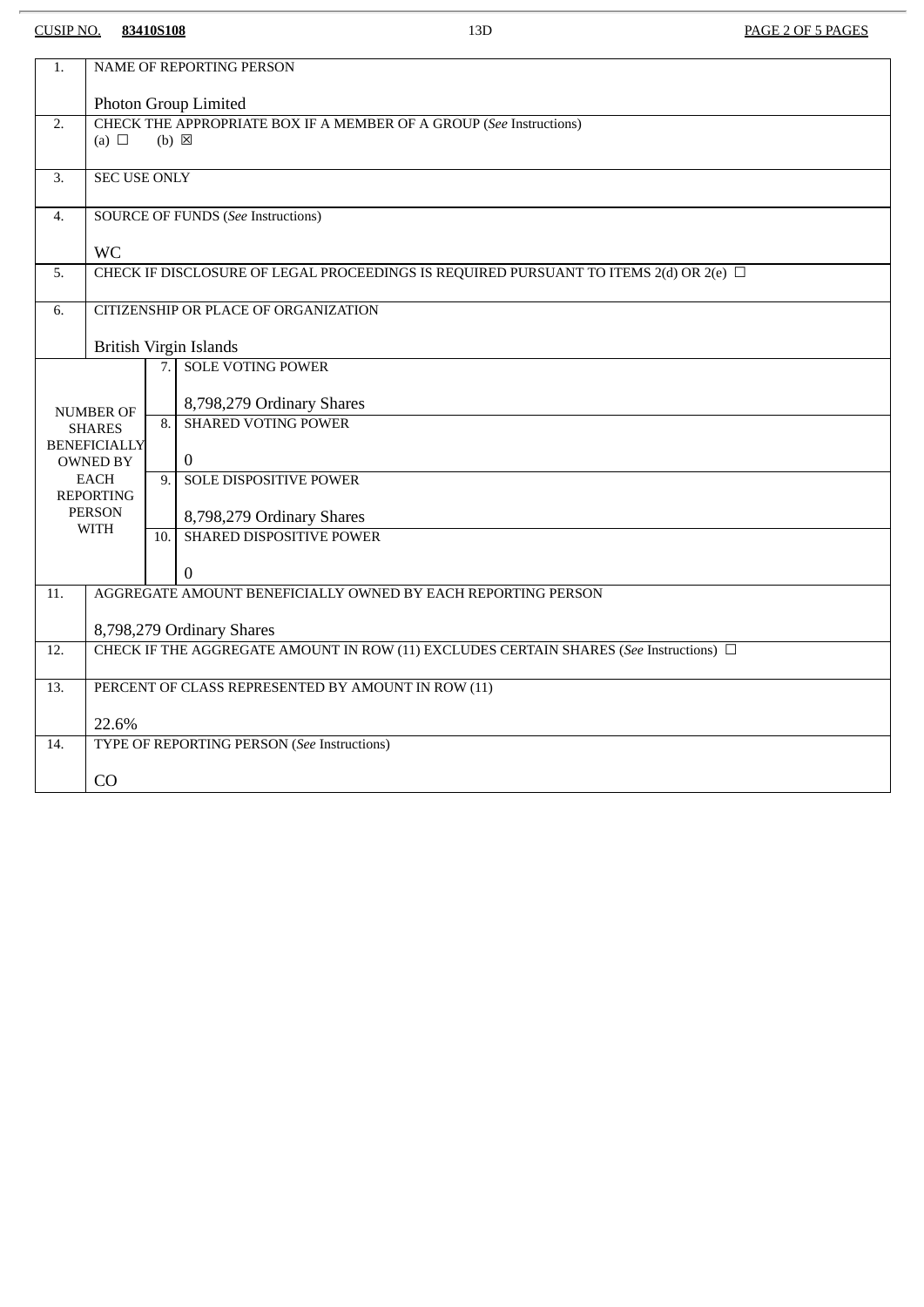#### CUSIP NO. **83410S108** 13D PAGE 3 OF 5 PAGES

#### **Amendment No. 5 to Schedule 13D**

This Amendment No. 5 (this "Amendment") amends the Schedule 13D filed by Photon Group Limited, a British Virgin Islands corporation ("Photon"), with the Securities and Exchange Commission (the "SEC") on June 16, 2004, as amended by Amendment No. 1 filed with the SEC on April 1, 2010 ("Amendment No. 1"), by Amendment No. 2 filed with the SEC on July 8, 2011 ("Amendment No. 2"), by Amendment No. 3 filed with the SEC on April 10, 2017, and by Amendment No. 4 filed with the SEC on June 8, 2018 ("Amendment No. 4"). The original Schedule 13D of Photon, as amended by Amendment No. 1, Amendment No. 2, Amendment No. 3, and Amendment No. 4, is hereinafter referred to as the "Initial Statement."

#### Item 3. Source and Amount of Funds or Other Consideration.

#### Item 3 of the Initial Statement is supplemented as follows:

The following are transactions by Photon in ordinary shares, par value \$0.001 per share ("Ordinary Shares"), of Sohu.com Limited, a Cayman Islands company (the "Issuer"), that have occurred since the filing of the Initial Statement:

• From June 12, 2018 to September 14, 2018, Photon purchased on the open market an aggregate of 637,583 American depositary shares ("ADS"), each representing one Ordinary Share, consisting of (i) 50,000 ADSs purchased on June 12, 2018 for a purchase price of \$39.55 per ADS; (ii) 50,000 ADSs purchased on June 13, 2018 for a purchase price of \$39.61 per ADS; (iii) 50,000 ADSs purchased on June 14, 2018 for a purchase price of \$40.68 per ADS; (iv) 42,739 ADSs purchased on June 15, 2018 for a purchase price of \$41.30 per ADS; (v) 54,447 ADSs purchased on September 4, 2018 for a purchase price of \$20.60 per ADS; (vi) 48,849 ADSs purchased on September 5, 2018 for a purchase price of \$20.15 per ADS; (vii) 47,734 ADSs purchased on September 6, 2018 for a purchase price of \$19.88 per ADS; (viii) 54,168 ADSs purchased on September 7, 2018 for a purchase price of \$20.38 per ADS; (ix) 50,000 ADSs purchased on September 10, 2018 for a purchase price of \$19.94 per ADS; (x) 48,951 ADSs purchased on September 11, 2018 for a purchase price of \$19.83 per ADS; (xi) 49,225 ADSs purchased on September 12, 2018 for a purchase price of \$20.58 per ADS; (xii) 44,521 ADSs purchased on September 13, 2018 for a purchase price of \$21.19 per ADS; and (xiii) 46,949 ADSs purchased on September 14, 2018 for a purchase price of \$21.19 per ADS (collectively, the "Purchases").

The 8,798,279 Ordinary Shares held by Photon include 25,000 ADSs representing Ordinary Shares that were issued to Photon in exchange for 25,000 shares of the common stock of Sohu.com Inc., of which the Issuer is the successor issuer, that were purchased by Photon on May 12, 2017 for a price of \$40.06 per share, but that were inadvertently reported in an Amendment to Schedule 13D filed by Dr. Charles Zhang on May 30, 2017, and in subsequent amendments to that Schedule 13D, as acquired and held directly by Dr. Zhang, and were not reported by Photon as held by it.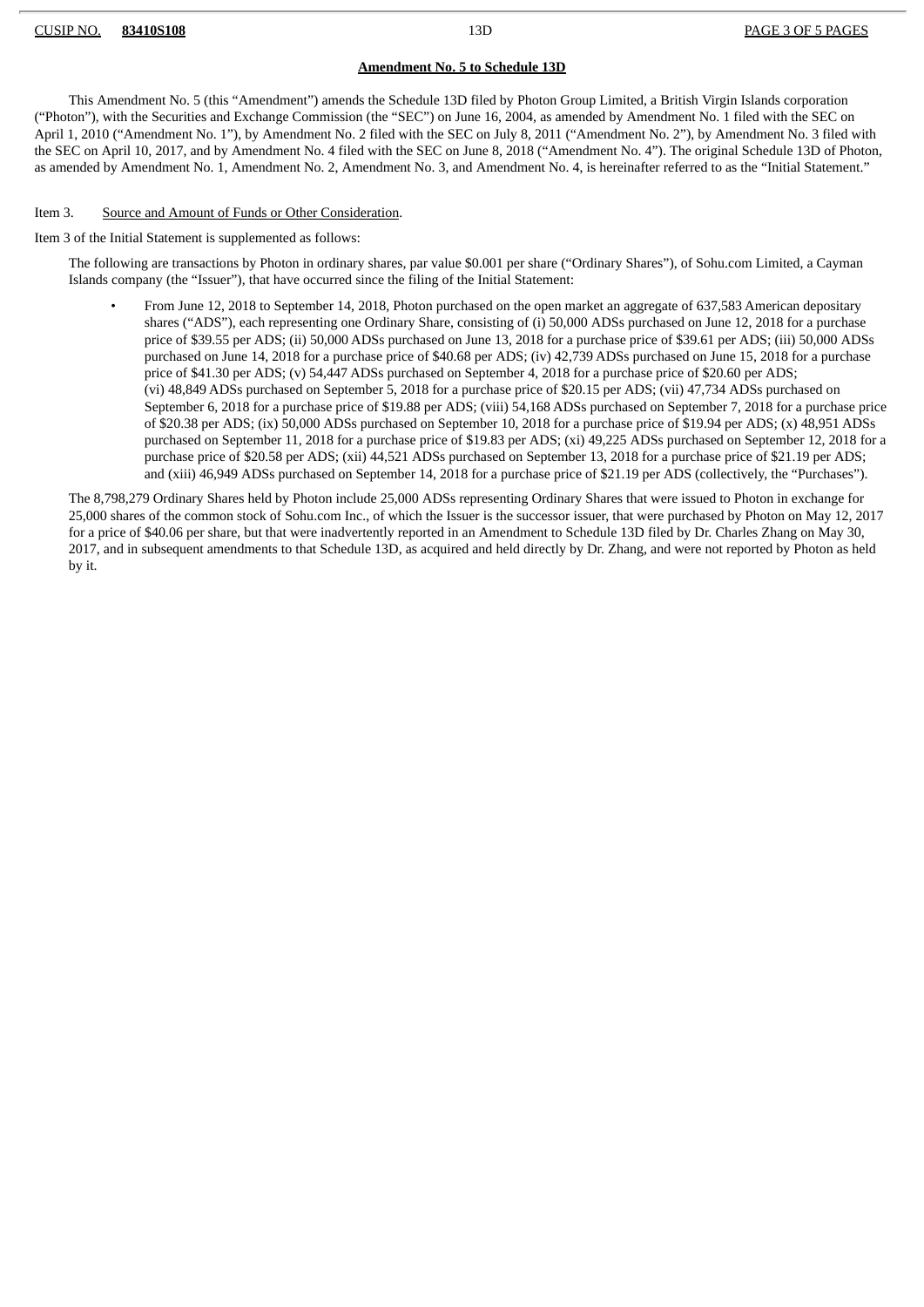### CUSIP NO. **83410S108** 13D PAGE 4 OF 5 PAGES

Item 4. Purpose of the Transaction.

Item 4 of the Initial Statement is hereby supplemented as follows:

Photon made the Purchases for investment purposes.

#### Item 5. **Interest in Securities of the Issuer.**

Item 5 of the Initial Statement is hereby amended and restated to read in its entirety as follows:

(a) Amount Beneficially Owned:

As of the date of this Amendment, Photon beneficially owns 8,798,279 Ordinary Shares.

Percent of Class: 22.6%

The foregoing percentage is calculated based on 38,933,038 Ordinary Shares of the Issuer outstanding as of May 31, 2018 as reported in the Issuer's Form 6-K submitted to the SEC on May 31, 2018.

- (b) Number of shares as to which Photon has:
	- (i) sole power to vote or to direct the vote: 8,798,279 Ordinary Shares.
	- (ii) shared power to vote or to direct the vote: None
	- (iii) sole power to dispose or to direct the disposition of: 8,798,279 Ordinary Shares.
	- (iv) shared power to dispose or to direct the disposition of: None
- (c) The following transactions have been effected during the past 60 days:
	- See Item 3.
- (d) Not applicable.
- (e) Not applicable.